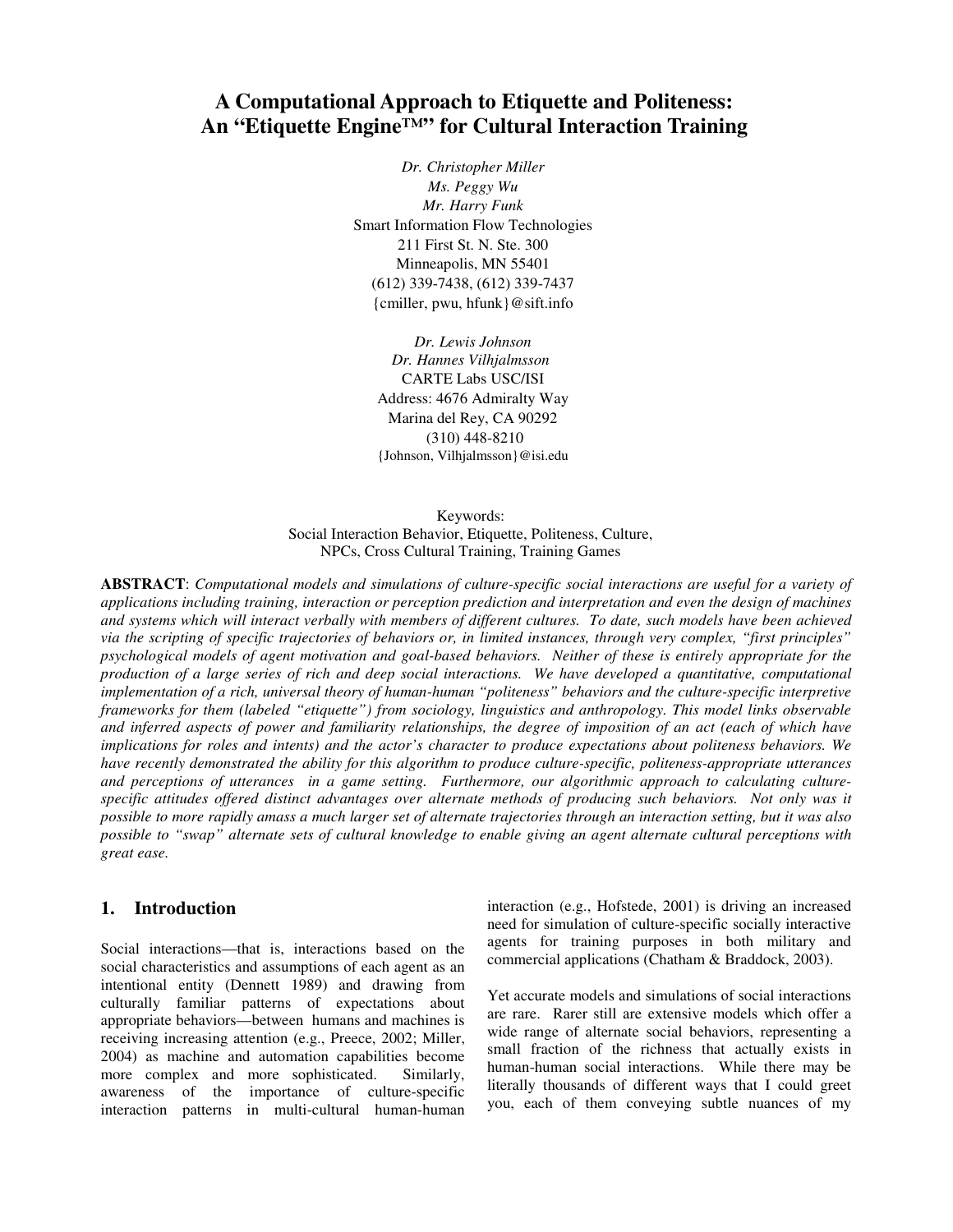attitude toward you, toward our relationship and toward the world in general and my experience of it, most games and simulations will include, at most, one or two such interactions. Even sophisticated language and cultural training systems whose job it is to teach some of this nuance, rarely include more than a handful of such instances, representing a microscopic proportion of the richness which exists in human culture.

There are good reasons for this limitation. Chief among these is the fact that current techniques for producing such interactions are time-consuming and expensive. Most such simulations which do exist involve some form of scripted interactions—which have the drawback that they are costly to produce and encode and are generally "brittle"—supporting interactions along only a narrow, pre-defined path with minimal variations. It has rarely been cost effective to encode simulations which support anything near the flexibility and breadth of true humanhuman social interactions. Nevertheless, to achieve the goal of interesting and effective training through social interactions in a game or simulation context will require that the agents used in training be "believable" both in the social interactions they exhibit (which must, in turn, be accurate with regards to the culture the agent is intended to be a member of) and in the breadth of actions which an agent of that sort would exhibit or could recognize and respond to.

Computerized Non-Player Characters (NPCs) don't currently behave with the richness and fluency of social interaction behavior that we expect of them and are therefore, unbelievable in key ways. For example, it is entirely possible, in most "first-person" games which support any form of face-to-face social interaction besides combat, for me to insult non-player characters in a wide variety of ways with no response on their part except in those rare instances where I trigger a script through the use of a key word.

Accurately simulating cultural differences in social interactions requires "socially-aware" agents. Such agents take offense believably if not addressed in a culturally appropriate fashion, might appear recalcitrant or ignorant when they are merely trying to follow their culturally-derived notions of polite turn-taking in discourse, etc. Relevant social interaction behaviors, even those for different cultures and contexts, can frequently be emulated in hand-written scripts and simple, locallyrelevant rules. But such approaches are time- and laborintensive in their own right and brittle--only limited interaction complexity can be supported if every move has to be hand-scripted in advance.

To address this need, we have been pursuing a general theory and computational model of social interactions.

The implementation of such a model in an algorithm could greatly enhance the usability and sophistication of NPCs, while improving the speed and/or reducing the cost of their construction.

## **2. "Politeness" for Social Interactions?**

A significant class of social interaction behaviors have been studied in sociology, linguistics and anthropologyl under the heading of "politeness" behaviors. The term "politeness" is likely to evoke notions of formal courtesies and the use of "please" and "thank you". But in these disciplines, politeness is a technical term having to do with the processes by which we determine and manage the "threat" inherent in communication and interaction between two intentional agents in a social interaction—that is, agents that are presumed to have goals and the potential to take offense at having those goals thwarted in any interaction where those intentional attributes are relevant (cf. Dennet, 1989; Goffman, 1967). As we see below, politeness in this sense is the method by which we signal, interpret, maintain and alter power relationships, familiarity relationships and interpretations of the degree of imposition or urgency of an act.

A seminal body of work in the study of politeness is the cross-cultural studies and resulting model developed by Brown and Levinson (1987). Brown and Levinson noted that people across cultures and languages very regularly depart from strictly efficient conversation by using an array of conversational behaviors designed to mitigate or soften direct expressions of desire, intent or command. A simple example in English will illustrate the point: as we settle down to a meal together and I ask you "Please pass the salt," the use of "please" in that sentence is unnecessary for a truthful, relevant or clear expression of my wish and is, in fact, an explicit addition of verbiage not required to express my intent (to have the salt passed to me).

Brown and Levinson collected and catalogued a set of politeness behaviors across multiple cultures and language groups and, from this data, developed a general theory and qualitative model of the role of politeness in social interactions. Their model of politeness will be explained next.

## **2.1 Perceived Politeness as a Function of Threat and Redress**

The Brown and Levinson model assumes that social actors are motivated by two important social wants based on the concept of "face" (Goffman, 1967). "Face" is a complex concept in anthropology, but it has been loosely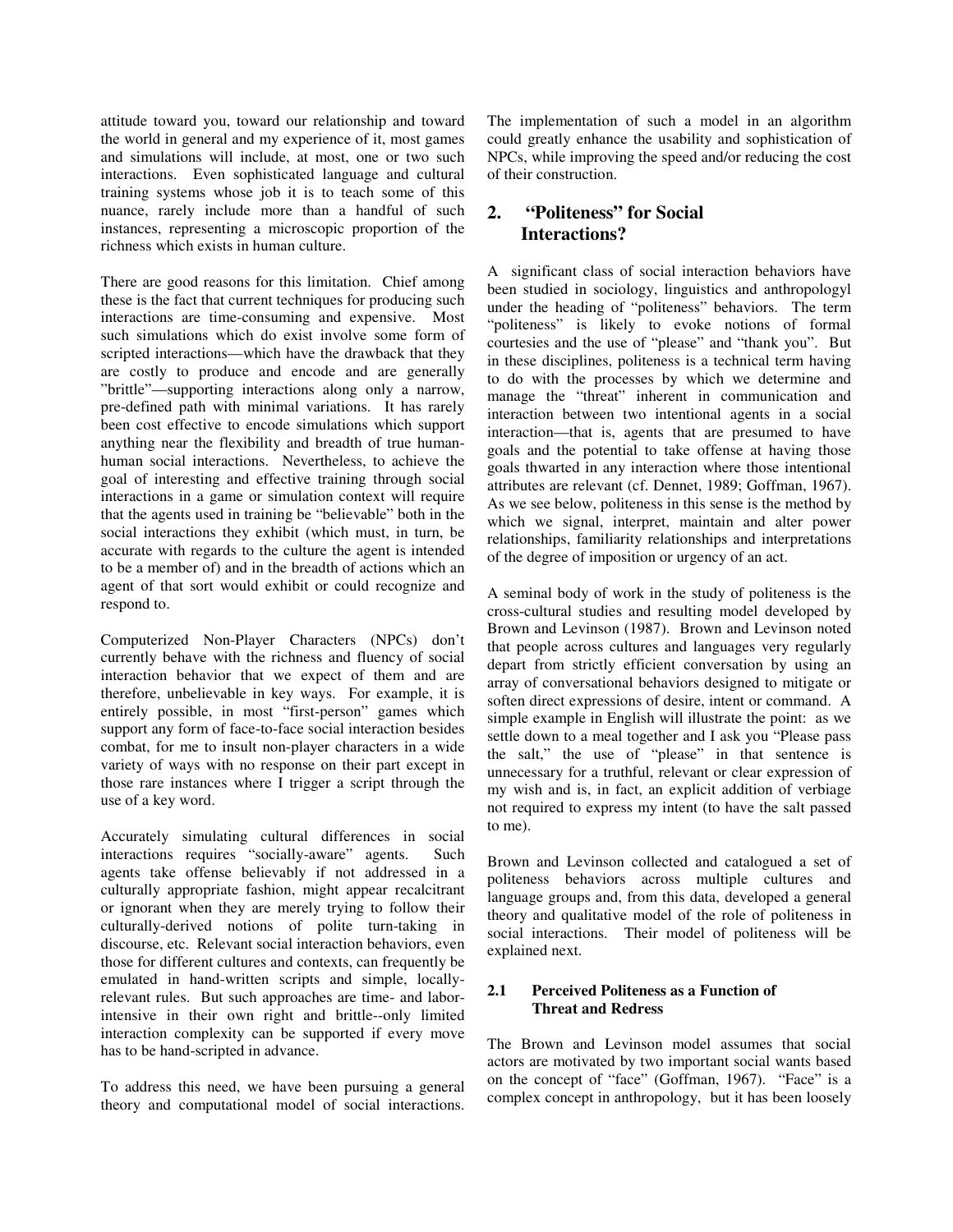summarized as the "positive social value a person effectively claims for himself" (cf. Cassell and Bickmore, 2002, p. 6). It is the desire to have one's will and interests be seen as important and valuable. Face can be "saved" or lost, and it can be threatened or conserved in interactions. Brown and Levinson further refine the concept of face into two specific subgoals that all social actors can be presumed to have:

- 1. *Positive face—*an individual's desire to be held in high esteem, to have his/her actions and opinions valued, to be approved of by others, etc.
- 2. *Negative face—*an individual's desire for autonomy, to have his/her will, to direct his/her attention where and when desired, etc.

Virtually all interactions between social agents involve some degree of threat to face and are, therefore, "Face Threatening Acts" (FTAs). My simple act of speaking to you, regardless of the content of my words, places a demand on your attention that threatens your negative face, for example. This, then, is the reason for the "please" in my request for salt: If I simply state my desire that you give me the salt as bald propositional content (e.g., "Give me the salt") I may efficiently communicate that intent, but I have also been ambiguous about whether or not I have the power or right or can otherwise compel you to give me salt. You might well take offense at the implication that I could demand salt from you.

The "please" in the example above is therefore a politeness strategy used to "redress" or mitigate the threat contained in the request for the salt. Furthermore, the expectation that such a strategy be used in certain contexts is an example of etiquette that enables interpretations. The etiquette which we believe to be in play entitles us to conclude that those who use "please" in an appropriate context are striving to play by the rules striving to be seen as polite; those who do not are not striving to be polite for various reasons (perhaps they don't believe they need to be, perhaps their notions about politeness are different, perhaps they are just rude).

The core of Brown and Levinson's model is the claim that the degree of face threat posed by an act must be redressed or balanced by the value of the politeness behaviors used if the social status quo is to be maintained. That is:

$$
W_x \cong V(\mathbf{A}_x)
$$

- $\Box$  Where  $W_x$  is the "weightiness" of severity of a face threat x, and
- $V(\mathbf{A}_x)$  is the combined redressive value of the set of politness behaviors  $(A_x)$  used in the interaction.

If less redress is used than is perceived as necessary, that is if  $W_x \gg V(A_x)$ , then the utterance will be perceived as rude and the hearer may seek alternative explanations or interpretations for the behaviors, as will be discussed below. If more politeness behaviors are used than are perceived as necessary, that is if  $W_x \ll V(A_x)$ , then the utterance will be perceived as "over-polite" or obsequious and, again, ulterior motives for the behaviors or ulterior interpretations of the context may be sought.

Thus, perceived politeness is a function of the Imbalance (I) between the degree of face threat in an interaction and the amount or degree of redress used. We can express this as:

$$
B_O:I_x = B_O: V(A_x) - B_O: W_x
$$

Where  $B_0$  is the Belief of Observer O about the other terms in the equation and  $I_x$  is the perceived Imbalance (I) of interaction x. Thus, this equation says that the believed imbalance as perceived by Observer O of interaction x will be the difference between the value of the redressive acts **A** in x (as perceived by O) minus the amount of face threat W (as perceived by O). Imbalance will be positive when more redressive politeness behaviors were used than there was face threat present—corresponding to the overly polite or obsequious condition.  $I_x$  will be negative when less redress is used than there was threat—a rude condition.

This model also answers a fundamental question about politeness use—namely, the fact that the same set of politeness behaviors, used in different contexts, may well be perceived as anything from appropriate to rude or over-polite. It is clear that the same degree of redressive value  $(V(A_x))$  may be too much, too little or just right depending on the value of the face threat present. Of course, this leaves open the question of how face threat is determined. This aspect of the Brown and Levinson theory will be discussed next, followed by a discussion of how to assess redressive actions and their values within this framework.

#### **2.2 Computing the severity of a face threat**

In the Brown and Levinson model, the degree of face threat of an interaction or utterance is provided by the function.

$$
W_x = D(S,H) + P(H,S) + R_x
$$

 $\Box$  W<sub>x</sub> is the 'weightiness' or severity of the "Face Threatening Action" (FTA) x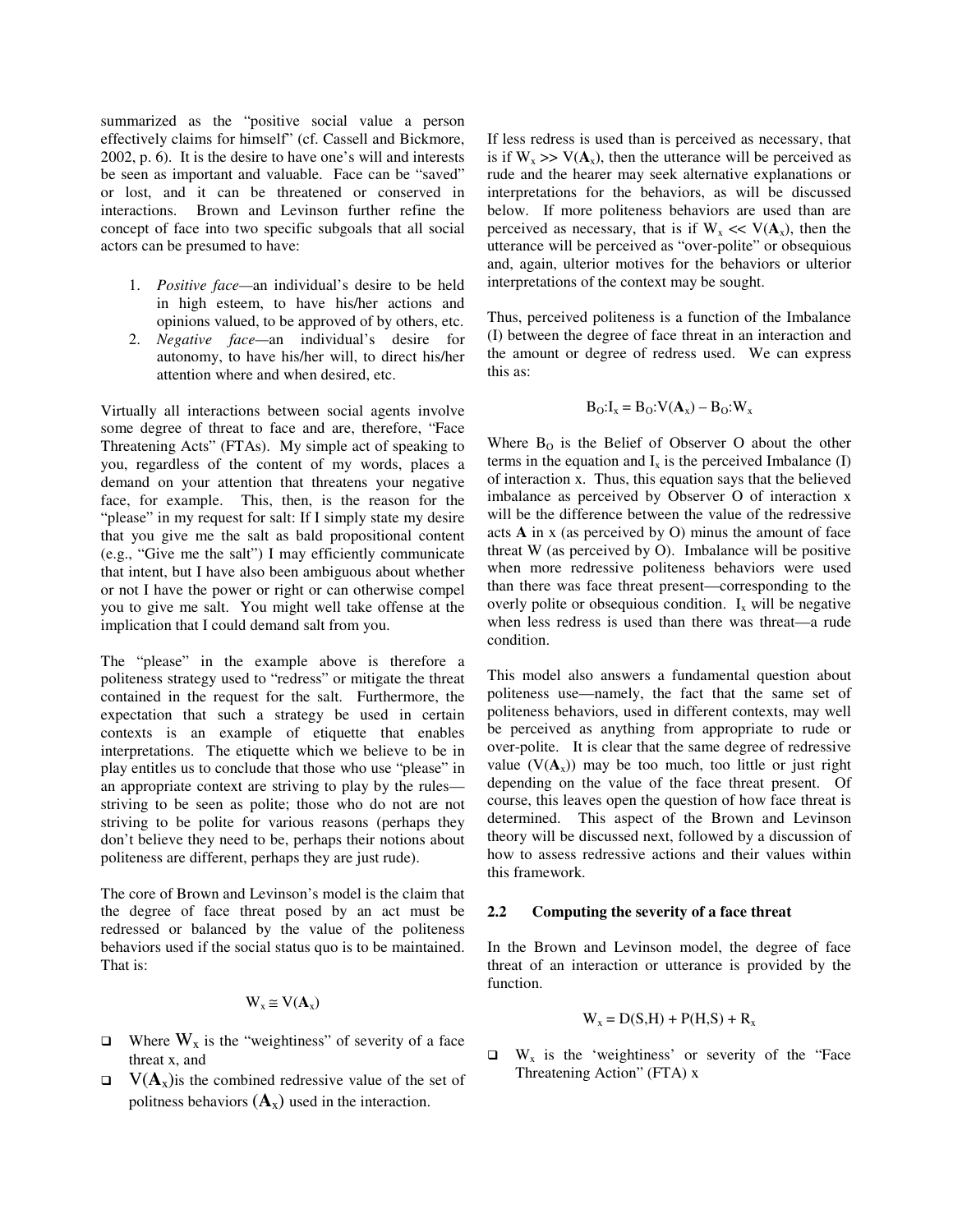- $D(S,H)$  is the social distance between the speaker (S) and the hearer (H). Social distance is roughly the inverse of familiarity—D decreases with contact and interaction, but may also with be based on a priori factors such as membership in the same family, clan or organization and perhaps on being in a "familiar" setting as opposed to a formal one—a sporting event rather than a court.
- $\Box$  P(H,S) is the relative power that H has over S. Power comes from different sources in different cultures and organizations. Clearly, a tutor needs to maintain some power over a student, but NPCs representing commanders, subordinates, or high or low status citizens might all need to act, and to be handled according to different etiquettes if face threats are to be minimized. Power is an asymmetric relationship between S and H.
- $R_x$  is the ranked imposition of the raw act itself. Some degree of imposition is culturally defined—it may be inherently more of an imposition to request food from a host in Western culture than in an Arabic one, for example. But imposition is also dependent upon the roles and duties of the parties involved. One reason a tutor can correct a pupil, even though s/he might have lower power in the society, is that the correction is expected from the tutor and is, therefore, less of an imposition.

#### **2.3 Redressing face threats**

Since FTAs are potentially disruptive to human-human relationships, we generally make use of redressive strategies to mitigate the degree of face threat imposed by our actions. The bulk of the Brown and Levinson work is represented by a host of well-researched examples of the use of redressive behaviors from at least three different language/culture groups (English, Tamil and Tzeltal). They have organized these examples into a structure of mutually supporting and incompatible approaches. We do not have space to present their findings in depth, but we note as an example that their categorization of one type of redress strategies ("negative redress"—those strategies focused on minimizing the impact on a hearer's "negative face" by minimizing the impact of the interaction and/or by explicitly recognizing and explicitly offsetting the face threat) contains 10 alternate approaches, some of which are mutually supporting or conflicting, including:

- *Be Pessimistic*—"You're not going to pass me the salt, are you?"
- *Minimize the Imposition*—"Could you just nudge that salt shaker over here?"
- *Give Deference*—"Excuse me, sir, would you pass the salt?"
- *Apologize*—"I'm sorry to interrupt, but would you pass the salt?"

## **3. Algorithm Implementation and Example Cases**

In work funded DARPA under the Force Multipliers for Urban Operations program, we have completed an implementation and demonstration of an algorithm based on Brown and Levinson's work as described above. Our demonstration illustrates the use of this algorithm in the context of a language training game in which our politeness algorithm, which we have labelled the "Etiquette Engine<sup>TM</sup>," enables NPCs to both recognize the degree of politeness directed at them and to reason about the level of politeness to be used in an interaction they themselves issue in keeping with other goals the character may have. Our approach and results will be described in this section.

#### **3.1 The Implementation Environment: TLTS**

Our implementation of a computational politeness algorithm has been in the context of the Tactical Language Training System (TLTS) developed by the University of Southern California's CARTE Laboratory (Johnson, Vilhjalmsson and Santani, 2005). TLTS is a first-person game/simulation designed to teach soldiers "tactical" versions of a language (to date, Lebanese Arabic, Iraqi Arabic and Pashto). The trainee navigates scenarios wherein s/he must interact with simulated local inhabitants to accomplish an overall mission: e.g., the trainee might need to ask a group of young men in a café (Figure 1) who the leader of the village is in order to progress to the next scenario, wherein s/he will meet the village leader. By using specific phrases and gestures, the trainee must convince the young men to provide the information. TLTS uses speech recognition techniques to process the trainee's verbal utterances in the selected language, and offers a set of mouse-selectable gestures (such as taking off one's hat or sunglasses, covering one's heart, shakng hand, etc.) to accompany actions. If the trainee's Arabic is not up to the task, s/he will fail, but more than simple language skills are required. TLTS is also concerned with politeness in word and gesture. If the trainee is rude by local cultural standards, the men may well conclude that s/he is a spy and refuse to offer any information.

Prior to our involvement, TLTS used ether a traditional scripting approach or a complex, first-principles reasoner emulating human goal-based reasoning and decision making (Prynadith and Marsella's (2005) PsychSim).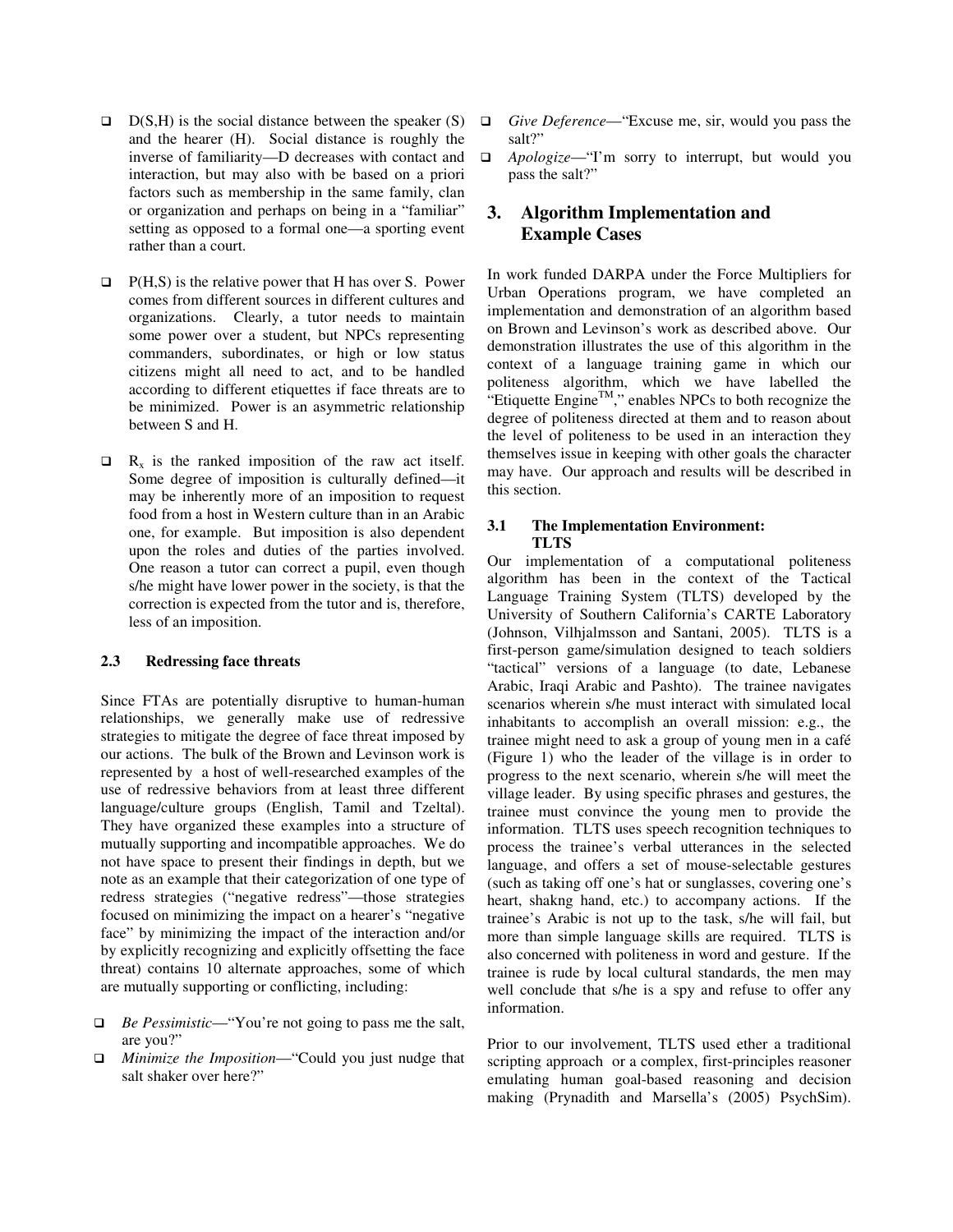

**Figure 1. An example of interactive NPCs in USC/CARTE Labs' Tactical Language Training System (TLTS—Johnson, et al., 2005).** 

Neither of these was an entirely satisfactory solution. Traditional scripting appraoches greatly limited the range of etiquette situations which the trainee could experience because they required extensive effort to implement a range of alternatives and, in the absence of such effort, were "brittle"—that is, they provided acceptable behavior only for the narrow path of interactions which had been scripted. When novel, unscripted behaviors were attempted in the context of the game, NPC behaviors would either be inappropriate or absent completely. For example, while a small range of greeting and response

options were encoded, it was entirely possible for the trainee to use an insult in the context of the greeting with no ill effects since the game did not<br>recognize insult phrases. recognize insult Similarly, it had limited sensitivity to the "layering" and combinatorics of politeness behaviors (e.g., using an honorific and an apology and impersonalization vs. using only an honorific).

The use of the detailed goalbased reasoning module, PsychSim, eliminated the problem of brittleness in principle, but not always in practice. PsychSim offers a rich and deep representation of human goal-based reasoning and includes a similarly deep reasoning about the intentions of other agents. This

complexity, while far richer and more general than the etiquette and politeness reasoning we proposed and, thus, even less brittle. The problem was that the richness PsychSim offered resulted in a need for substantial development effort and produced comparatively unpredictable results. When development effort was not adquate, incorrect interaction behaviors could result. Even when it was adequate, however, the results were not always as controllable as was desired for a training simulation which, after all, needed to adhere to a reasonable "lesson plan" and progression through the stages of the game.

#### **3.2 Implementation of the Etiquette Engine in TLTS**

As an augmentation to these approaches, SIFT created an "etiquette module"—the Etiquette Engine $<sup>TM</sup>$ -- which</sup> implemented our computational version of the Brown and Levinson model. Details of our representation and scoring of important politeness dimensions, along with specific redressive behaviors, may be found in Miller, Wu, Funk, Wilson and Johnson, 2006) and are beyond the scope of what can be included in this paper. Instead, we will describe the use of this scoring algorithm in the context of a language training simulation below.

The Etiquette Engine (EE) operated in two alternate modes with TLTS, as illustrated in Figure 2. First, for an NPC to recognize the level of etiquette directed at it, EE received as input from TLTS the recognized utterance (as transcribed text) from TLTS's speech recognition

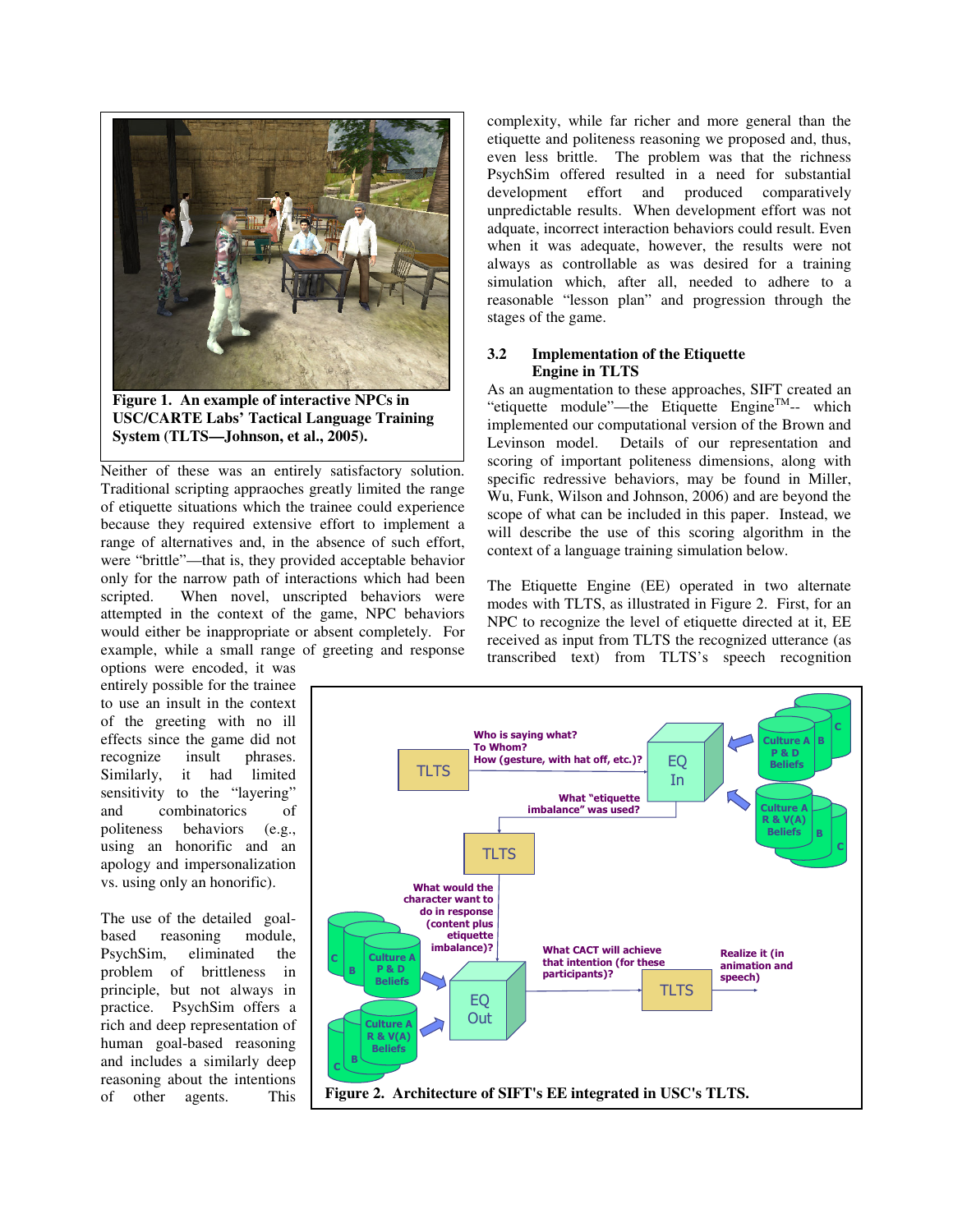algorithms, along with any user-selected gestures. EE maintained a knowledge base of beliefs that each individual held that enabled it to compute the relative power and social distance between each pair of characters. A second knowledge base contained data on that character's beliefs about the relative imposition of a type of speech act and the redressive value of sets of politeness behaviors. These knowledge bases could be varied from individual to individual with inheritance for cultural groupings. By consulting the knowledge bases appropriate to the character of interest, we could determine that characters' beliefs about each of the values in the equations above and, thereby, compute a perceived imbalance score for that utterance for that character.

The second function of the EE was to recommend "communicative acts" (CACTS—combinations of verbal utterances plus non-verbal content) for NPCs to deliver in accordance with their etiquette goals. The etiquette goal could be expressed as a modulation of the status quo (i.e., the character might want to be more or less polite or neutral for the current context), and therefore, could be expressed as a positive or negative imbalance number ranging from positive to negative 1000. The EE then examined alternate CACTs of the type requested (GREETING\_RESPONSE) and selected or composed one whose legal combination of redressive acts was approximately equal to the desired imbalance number.

#### **3.3 EE at Work: A Computed Politeness Example**

A brief and simple example (drawn from our work in the Pashto language and culture) may clarify the approach. Let's say that the trainee, playing the role of a sergeant whose mission is to contact the local headman of a Pashto village (the "Malek") and enlist his aid in building a clinic. For this specific example, we will assume that they have just met and exchanged a round of initial greetings ("Salaam aleekum" and "wa aleekum salaam"). After being introduced to the Malek by name, the trainee says "staasee de lidelo tsexa xoshala shwem, saaheb" with a double-handed handshake (DHS) gesture—meaning, "I'm very happy to meet you, sir" with a very warm, friendly gesture. In order to score the Malek's In order to score the Malek's interpretation of this interaction, we need to know what the Malek thinks about the power and familiarity relationship between himself and the trainee, his perception about the imposition of the speech act type the trainee has just used (a RECOGNITION), and finally, his understanding of the various redressive behaviors used and their relative values.

To be brief, P, D, and R are scored on  $-1000$  to  $+1000$ point scales centered around a neutral value of 0. For this example, and derived from the scenario context of the game, we used the following values:

- $\Box$  The Malek believes he has slightly more power than the trainee does  $(P = 20)$
- The Malek believes that he and the trainee are not quite as distant as complete strangers would be—they have mutual acquaintances and a mutual objective (D  $= 15$
- $\Box$  There is a very slight imposition to the trainee taking the initiative in offering his RECOGNITION speech act before the Malek recognizes him, but this value isn't large in this culture at this stage of the conversation (R=5).

The trainee used several polite redressive strategies here. The values and scores for these are:

- $\Box$  15 points of redressive value for the use of an exaggerate approval strategy (a type of positive redress): "I'm very happy to meet you, sir."
- $\Box$  30 points of redressive value for the use of formality, a form of giving deference, a negative redress strategy: (this greeting is much more formal and uses formal pronouns than other possible ones)
- $\Box$  20 points of redress for an honorific, a negative redress strategy: "I'm very happy to meet you, sir."
- $\Box$  35 points for the double hand shake—an enthusiastic, inclusive gesture and therefore, positive redress.

Given these values, we can compute the Malek's perception of this exchange:

$$
I_x = B_0: V(A_x) - B_0: W_x
$$
  
= (15+30+20+25) - (20+15+5) = 60

An Imbalance of 60 is moderately over-polite—a bit warmer than the Malek would have expected from the Trainee, but probably not so extreme as to make him question his interpretation of events. In fact, this exchange is likely to put him into a good frame of mind for future negotiations. Nearer term, the Malek will choose his next utterance— a RECOGNITION\_ RESPONSE—so as to attempt to match the politeness level the Trainee used.

## **4. Scale Up with the EE Algorithm**

This approach of parsing the perception of politeness into subcomponents  $(P, D, R, and V(A<sub>x</sub>))$  opens up the possibility of recombining elements to greatly expand the set of possible utterances captured in a system—just as understanding vocabulary and the rules of syntax enable the construction of all possible sentences in a language. Unlike the linear scalability of traditional scripting approaches, where each subsequent interaction must be developed from scratch with essentially the same cost in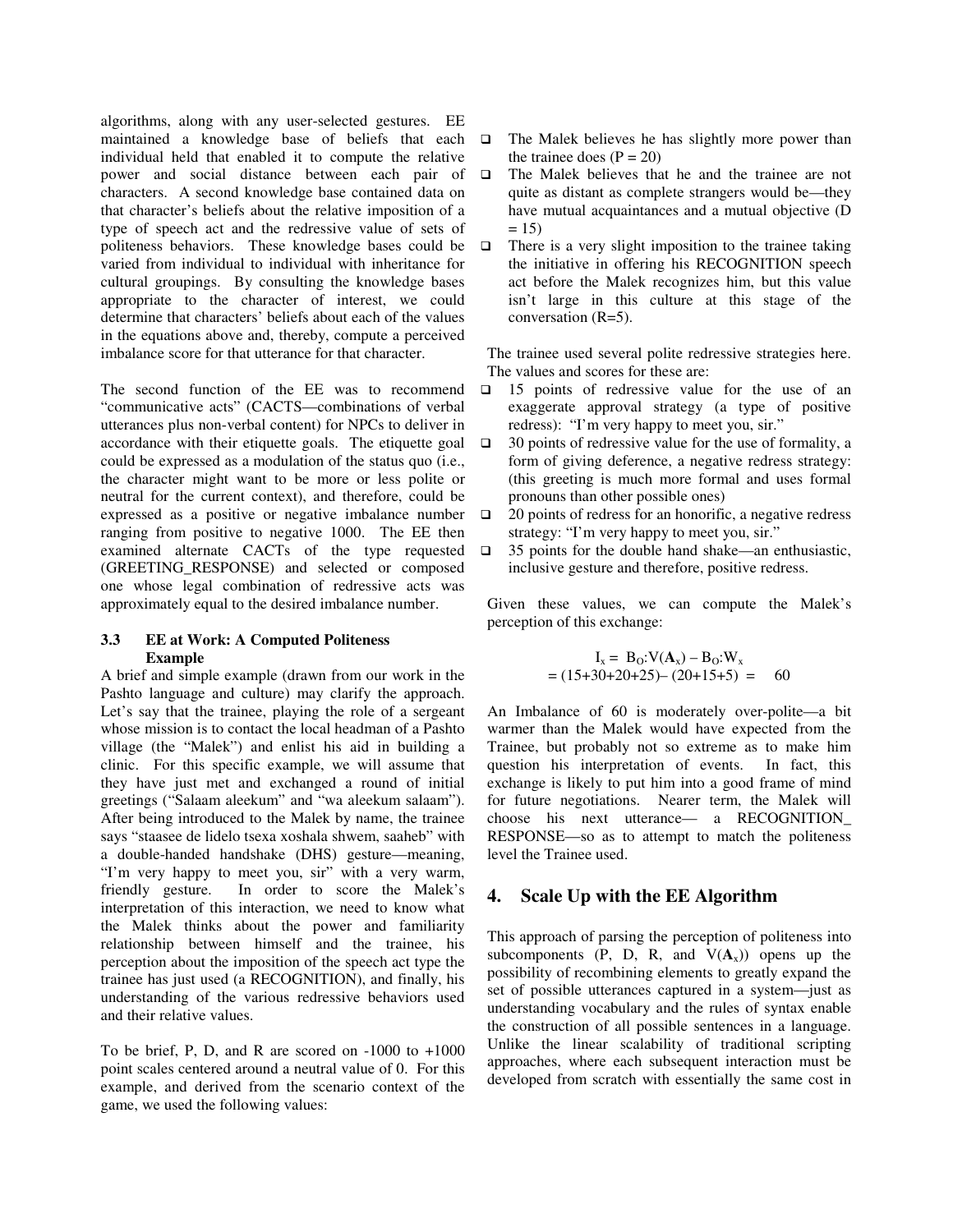

labor as the one before it, there is reason to believe that our approach scales geometrically (cf. Figure 3).

By explicitly representing the knowledge to compute how the Malek perceives "staasee de lidelo tsexa xoshala shwem, saaheb" from the Trainee, we have made it very easy to compute how any other character will perceive that speech act from any other speaker—all we need to do is represent the believed P and D values for the new pair. Similarly, knowing the value of adding "saaheb" (an honorific worth 20 points) to the above utterance, means that we know the relative worth of using that positive redress strategy for any utterance in which it makes sense. In fact, as is shown in Figure 3, during the project described above, we demonstrated this scalability by acquiring the knowledge for and encoding our first set of 42 "Perception Scores" (PSs—how one observer perceives the politeness of one CACT uttered by a speaker-hearer pair) at the rate of 2.33 PSs/hour, but the next set were acquired at 19.89 PSs/hour, and the final set of more than 2000 PSs were acquired at the rate of 48.96/hour.

It is important to note that the values used above to score the terms in the Imbalance equation are not arbitrary, nor are they based solely on the programmers' best judgment. Brown and Levinson provide guidance as to the categories and types of redressive behaviors and the dimensions that influence face threat. They even provide guidance about the likely relative value of different classes of strategies. We developed our computational model by making initial claims about the likely value ranges and then adjusting them as novel examples were obtained. We have reduced these techniques to a coding manual and, using it, have obtained interrater reliability scores of .931 using Robinson's A correlation among three raters across 8 vignettes for the top level imbalance score  $I_x$ . Similarly, for the two major subfactors (Face Threat Weight— $W_x$  and composite Redress Value—

 $V(A_x)$ ) the Robinson's A correlations were.950 and .863 respectively. These values are all well above traditional thresholds of .7 or .8 for multiple judge rating correlations.

In practice, we obtained the values for Pashto interpretations through a series of interviews and evaluations of the algorithm's outputs conducted with a native Pashto speaker. But acquiring the knowledge to develop these knowledge bases is a process we have not formalized to any significant degree. We believe that the Brown and Levinson

model, with our extensions and formalization of it, provides an excellent basis on which to structure efficient and reusable knowledge acquisition, and that role playing is an excellent approach to observing the use of politeness behaviors in a reasonably realistic context.

A final advantage to our structured and computational model of politeness interactions should be noted. Our model-based approach to reasoning about politeness and etiquette separates culture-specific knowledge about what constitutes polite interactions from the core algorithm for computing perceived politeness. Brown and Levinson's claim is that their model of face threat and redress is culturally universal—all cultures use politeness in this way. There are certainly differences in what constitutes redressive behavior from culture to culture—for example, taking off my hat is a polite gesture in America and most western cultures, but it has little meaning in Iraq—where removing one's sunglasses might be a more readily understood polite gesture in most contexts. Furthermore, there are certainly differences from culture to culture in how power, familiarity and imposition are recognized and valued. Nevertheless, the Brown and Levinson claim, based on their years of data acquisition and analysis, is that these factors will work in similar ways across all cultures.

In our implementation, this means that the core algorithm for computing perceived politeness can be used to emulate the politeness behaviors and perceptions of any culture with no modifications. Culture-specific knowledge about redressive behaviors and their values, as well as about the factors that constitute power, social distance and imposition, can be stored in separate knowledge bases which we refer to as "cultural modules". This architecture is depicted in Figure 4. By swapping cultural modules we can, almost literally, provide an NPC with a "brain transplant". The NPC portraying the Malek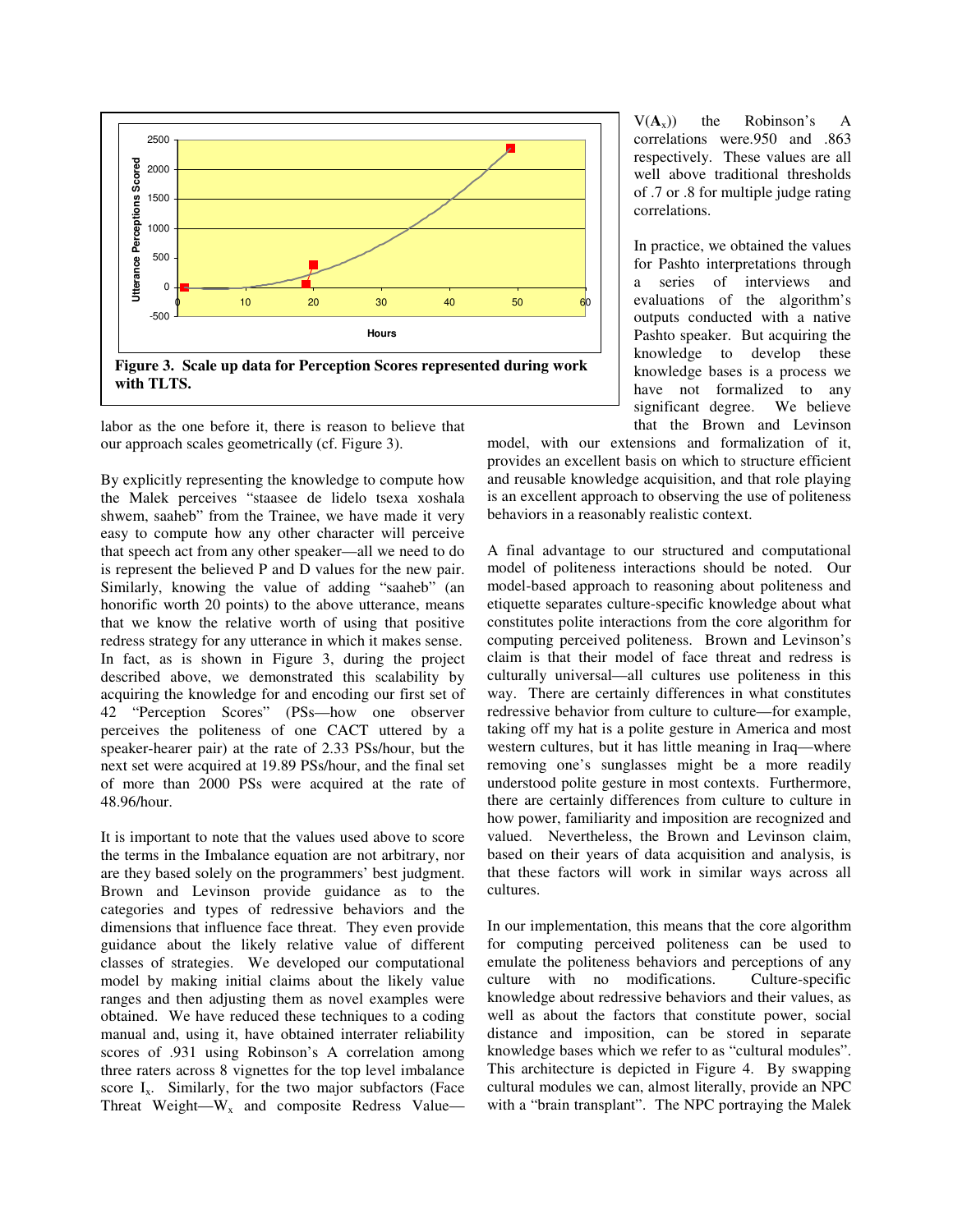

in Pakistan can, with the flick of a software switch, instead think with the perceptions and biases of, say, a Kosovar village priest. While the construction of culturespecific modules of relevant etiquette knowledge is a nontrivial task in its own right, the framework of our model can serve to guide and limit such knowledge acquisition and representation and, once implemented, both the scaling arguments made above and the reusability of the core reasoning algorithm provide further advantages in developing believable characters representing alternate cultural backgrounds and perspectives. Granted, this does nothing to alter the graphical appearance of the character or its surroundings (arguably more resource intensive software development considerations), it nevertheless represents an important innovation which enables more cost-effective development of culture-specific emulations in gaming and training software.

In our work developing and demonstrating the EE approach, we have illustrated this capability to swap cultural modules in the context of the scenario concerning introductions with the Malek. Via a simple user interface to the EE which we have developed (see Figure 5), a user (e.g., a software developer) may assert that various alternate cultural modules be used in computing individual's perceptions. Then, in one example, we have captured U.S. perceptions and redressive behaviors to be used for the U.S. characters in the scenario, while capturing Pashto behaviors and perceptions for the Pashto characters. This then allows us to, for example, inspect the perception of different characters of an observed behavior or, alternatively, to generate alternate behaviors which different characters might choose to use to achieve the same intended level of politeness. For example, as mentioned above, a naïve American might be represented as assuming that taking off his hat will be a gesture with a redressive value of 30 points. A naïve Pashto character will not have this gesture among his repretoire (as represented in the cultural module used by that individual), thus it will have no value in his perceptions. Instead, he might have the knowledge that keeping one's sunglasses on in personal interaction is an offensive gesture (worth -30 points). Since the naïve American does not have this alternate piece of knoweldge about redressive behaviors, he might well greet the Malek by taking his hat off while leaving his sunglasses on expecting and intending this to be perceived as a moderately polite interaction. Instead, the Malek (using the naïve Pashto module) would fail to perceive any politeness from the hat removal, but would see rudeness in failing to take off the sunglasses.

## **5. Conclusions**

This work represents the development of a simple, yet powerful, algorithm for reasoning about important aspects of culture-specific social interactions. NPCs that exhibit realistic social interaction behaviors—and a realisic range of variation in such behaviors—are important for the next level of believability and engagement in a wide variety of commercial and entertainment applications. Beyond that, the ability to exhibit culturally realistic social interaction behaviors are absolutely critical for the development of language and culture training applications.

While our approach cannot be said to embody all aspects of human etiquette and politeness interactions, much less provide a detailed model of human goal-based reasoning as it applies to human-human social interactions, it nevertheless holds promise for dramatically improving the ability to rapidly create computer training simulations or games with realistic, culture-specific social interaction models for their NPCs. We have sought, and the data and examples presented above provide initial arguments that we have found, a "sweet spot" between robust but complex and difficult to use first-principles models of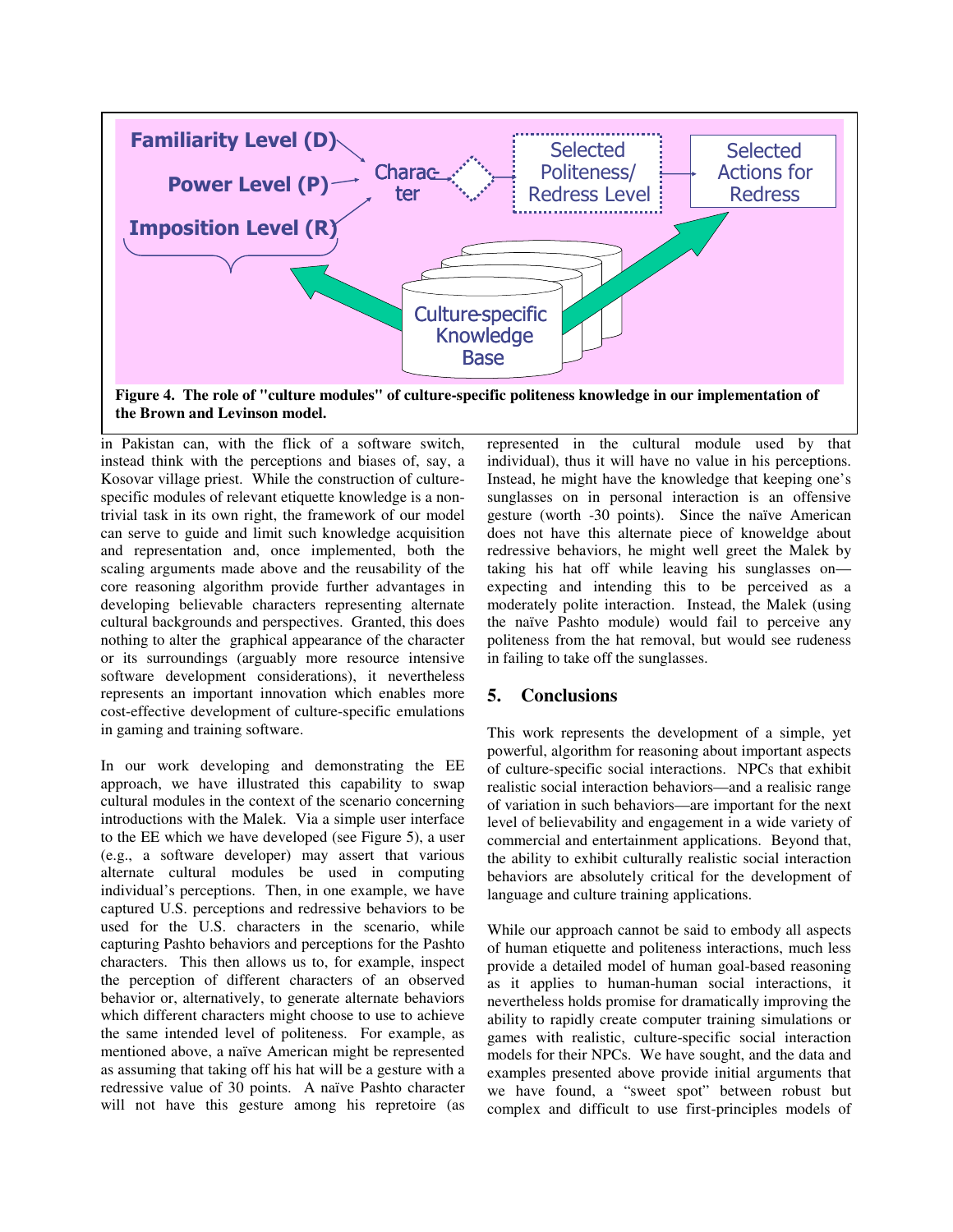

**Figure 5. Interface for selecting the cultural module to be used with each agent and for visualizing differences in etiquette perception.** 

human interaction, and the easy to use but brittle and costly aspects of traditional scripting approaches.

## **6. Acknowledgements**

This material is based upon work supported by the Defense Advanced Research Projects Agency and U.S. Army Aviation and Missile Command under contract number W31P4Q-04-C-R221. We would like to thank Dr. Ralph Chatham, our Program Monitor.

This document was approved for public release, distribution unlimited by the DARPA Technical Information Office.

## **7. REFERENCES**

- Brown, P. & Levinson, S. (1987). *Politeness: Some Universals in Language Usage*. Cambridge,UK.; Cambridge Univ. Press.
- Cassell, J. and T. Bickmore. (2003). Negotiated Collusion: Modeling Social Language and its Relationship Effects in Intelligent Agents. *User Modeling and User-Adapted Interaction*. *13(1):* 89- 132
- Chatham, R., and J. Braddock, (2003). *Training for Future Conflicts*, Report of the Defense Science Board.
- Dennet, D., (1989). *The Intentional Stance*, Cambridge, MA; MIT Press.
- Goffman, E. (1967). *Interaction Ritual: Essays on Face to Face Behavior.* Garden City; New York.
- Hofstede, G. (2001). *Cultures and Consequences, 2nd Ed*. Thousand Oaks, CA; Sage Publications.
- Johnson, L., Vilhjalmsson, H. and Samtani, P. (2005). The Tactical Language Training System (Technical Demonstration), *The First Conference on Artificial Intelligence and Interactive Digital Entertainment*, June 1-3, Marina del Rey, CA
- Miller, C. A. (Ed.), (2004). Human-Computer Etiquette. *Communications of the ACM, 47(4*). 30-61.
- Miller, C., Wu, P., Funk, H., Wilson, P, and Johnson, L. (2006). A Computational Approach to Etiquette and Politeness: Initial Test Cases. In *Proceedings of the 15th Conference on Behavior Representation in Model-ing and Simulation (BRIMS*). 15-18 May 2006; Baltimore, MD.
- Preece, J. (Ed.) (2002). Supporting community and building social capital. *Communications of the ACM 45(4)*, 36-73.